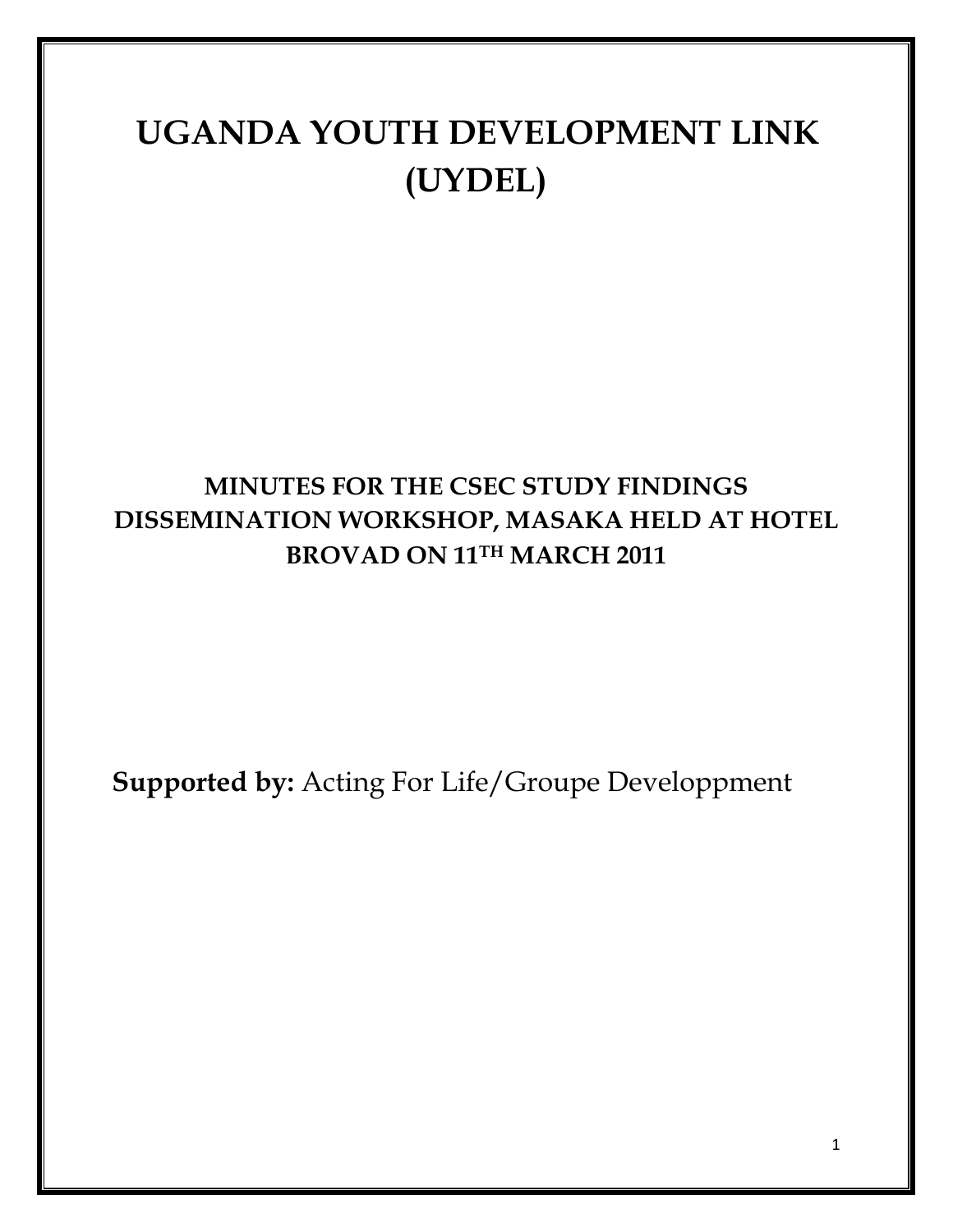#### **AGENDA**

- Welcome remarks and introductions
- Over view of the study
- Lay out of the report
- General comments and discussions
- Way Forward
- Closing remarks

#### **MIN 1/2011 WELCOME REMARKS AND INTRODUCTIONS**

Mr. Kasirye Rogers welcomed members to the CSEC dissemination workshop. He requested members to introduce themselves so as to know each other. He informed members that they were in the process of finalizing the report and therefore, the meeting was like feedback to them. In the report they were going to present, they had picked out issues directly affecting Lyantonde and Masaka. The final document will be sent to the district probation officers at the district who will give feedback. However, Mr. Kasirye Rogers and his team were hoping that they would come back for a bigger dissemination. He called upon Mr. Mutaawe Rogers to take members through the overview of the study.

#### **MIN 2/2011 OVERVIEW OF THE STUDY**

Mr. Mutaawe Rogers informed members that he was reporting preliminary findings of the study. He gave an overview of the study but also in the long run, went through the issues that pertain to Masaka and Lyantonde. He began by telling members that under CSEC, they were looking at 3 areas that is; child trafficking, child prostitution, and child pornography.

To start with the field experience; He reported to the members the following;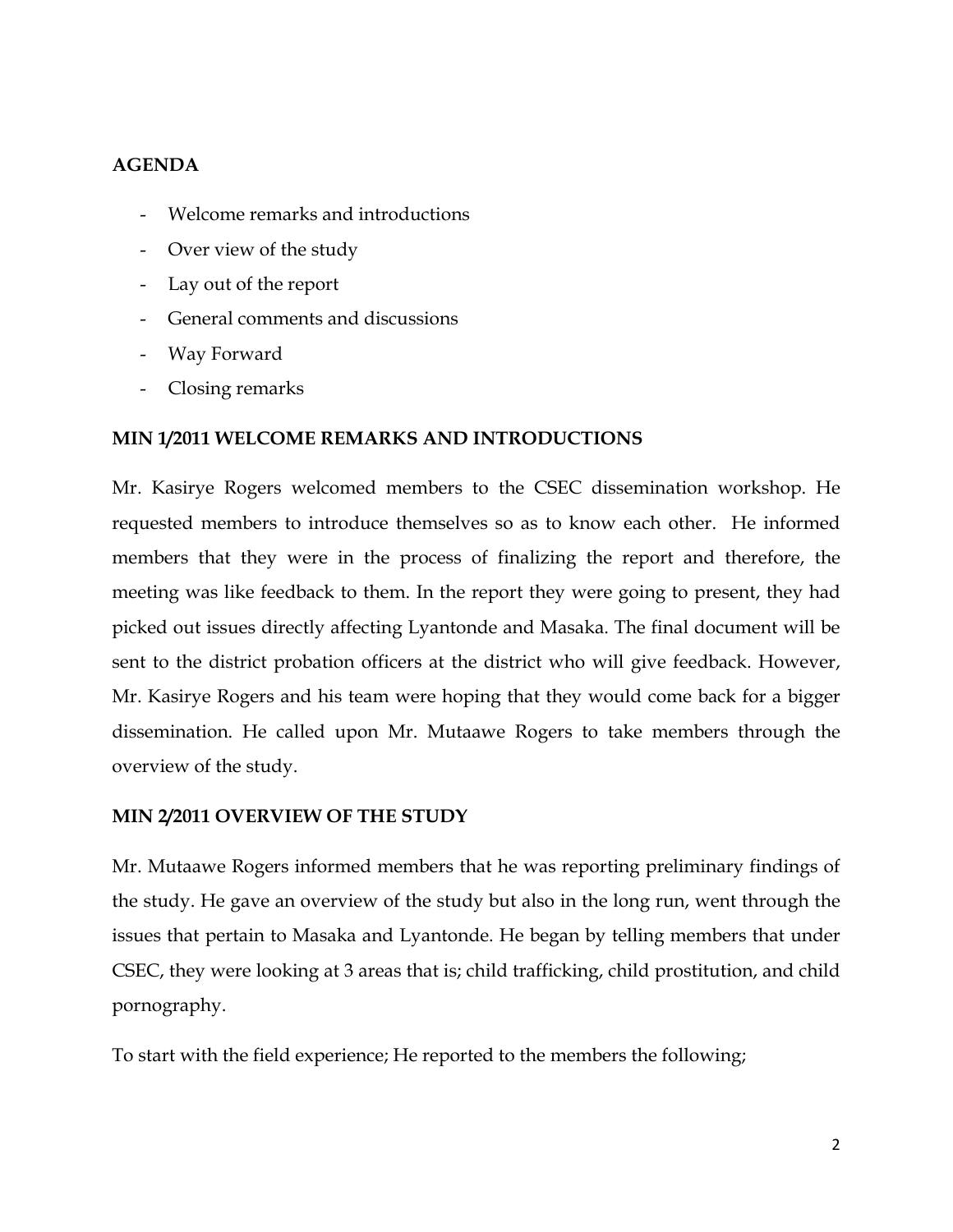- Recruited 20 research assistants who were trained and participated in pre testing of the study tools that had been developed because there is no way any study can be done without these tools
- Data collection tools Developed four (4) data collection tools
- Research assistants were divided into 4 groups depending on the distribution of the regions and each team had a supervisor to ensure quality of data collected
- Though this is a study done by UYDEL, the organization constituted a technical working group at the MoGLSD and this group is an advisory group. There was need of people who have experience in this field to make comments and give guidance
- Data collection methods used In-depth interviews, Key Informant interviews, FGDs, Desk review literature, and key observations
- Areas covered Northern region Lira and Gulu, Eastern region Mbale, Busia and Bugiri, Western region - Mbarara and Kasese, and Central region - Kampala, Wakiso, Masaka, Lyantonde, and Kalangala.
- Data coding, entry and analysis There was a statician from UBOs who did this
- Respondents interviewed 529 children across all the regions though 89 inclined the interview
- Field challenges in data collection in some areas, research assistants were denied information by CSEC victims and key informants. Older CSWs intercepted some research assistants because they wanted to know why some of the girls were being interviewed. Some of the children were willing to quit commercial sex but no resources put aside to help these children
- Lessons learnt Building rapport with the study participant is very essential in the study in order for him / her to trust the researcher. Most children interviewed were not well informed about trafficking and this required more explanations to separate normal migration from trafficking. Disclosure of information considered private or concerning bed room matters is difficult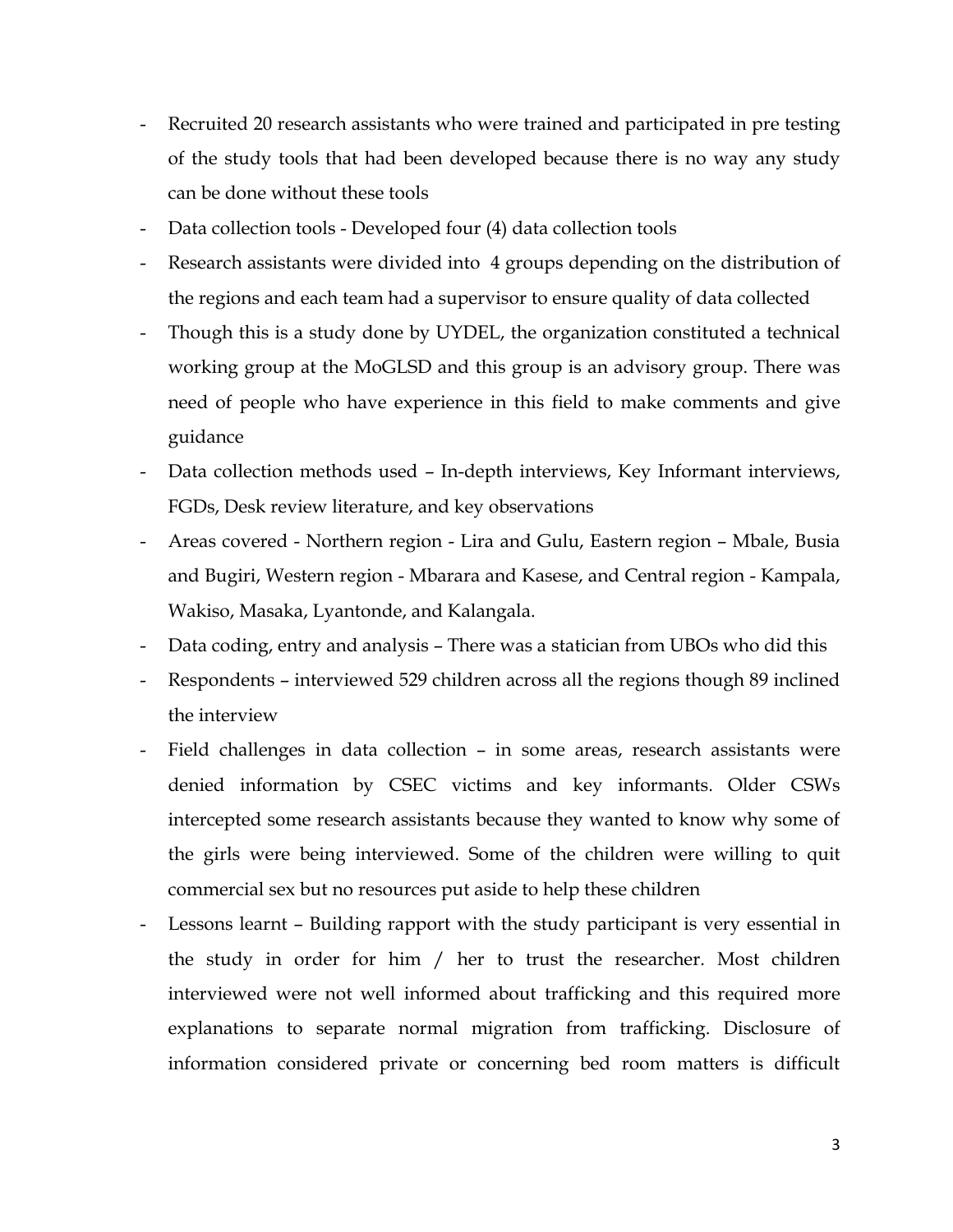because of cultural issues. There is a lot of relapse among children; a lot of entry and exit.

#### **General study findings**

Mr. Mutaawe Rogers presented the general highlights of the study findings which included the following.

- Uganda is a source, transit and destination country for trafficking
- Trafficking internally for sexual exploitation and forced labour
- Number of children in CSEC estimated to have increased to 18,000 children
- Forced labour in pornography against children's will coupled with deception
- Children in bonded labour and in prostitution were identified (limited movement, deduction of wages and use of witch craft)
- Children have psychosocial trauma tendencies
- Spontaneous violence, beating of children and threats
- Gross violation and extreme abuse
- CSEC thrives where there is extreme violation of law and poor or no enforcement at all in all places visited.
- Ministry of Trade and Tourism to be involved on board.
- Children are ignorant and vulnerable to demand their rights.
- Alcohol and drug abuse is a major factor in terms of facilitating the vice.
- There are few NGOs / players working on CSEC in particular.
- Laws are largely un enforced.
- Limited resource flow commitments and a small proportion reaches actual target groups.

He then presented the highlights of the study findings by study districts specifically Lyantonde and Masaka districts.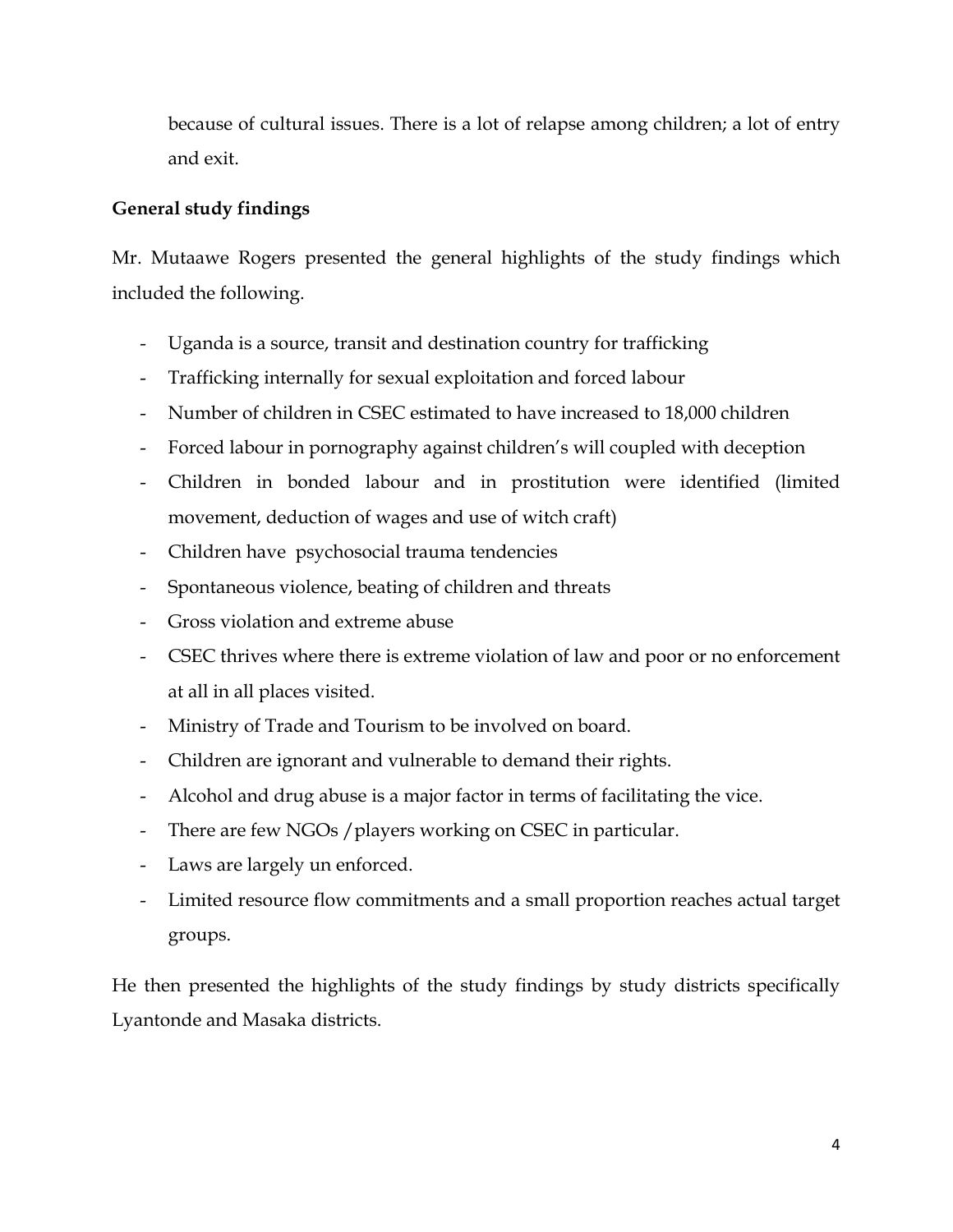# **In Lyantonde District**

# **Child trafficking**

- Child traffickers connect silently with their contacts through a coordinated network.
- Traffickers target girls of 13 16 years who are in the primary level.
- Lyantonde town also serves as a transit and recruitment ground for child trafficking.
- The transport industry is a conduit and facilitators for child trafficking.

# **Child Prostitution**

- Many girls purportedly working as waitresses in lodges and bars are partly engaging in prostitution.
- There are many lodges compared to rented houses because of the existence of many truck drivers and the patrons who are mobile and do not need permanent residence for long.
- These girls are usually trafficked from inland Lyantonde like Kalangala while others come from Rakai, Masaka and Sembabule.
- Night watchmen work with exploiters to identify and connect them to young girls.
- Road constructors have also contributed to the increasing level of child prostitution by exploiting young girls by paying for sex acts.

# **Child Pornography**

- Pornography is mainly an urban phenomenon where children go to video halls to watch pornographic films.
- Freelance camera men encourage girls to take photos and this behavior appears to be spreading but girls do not know where the photos are taken.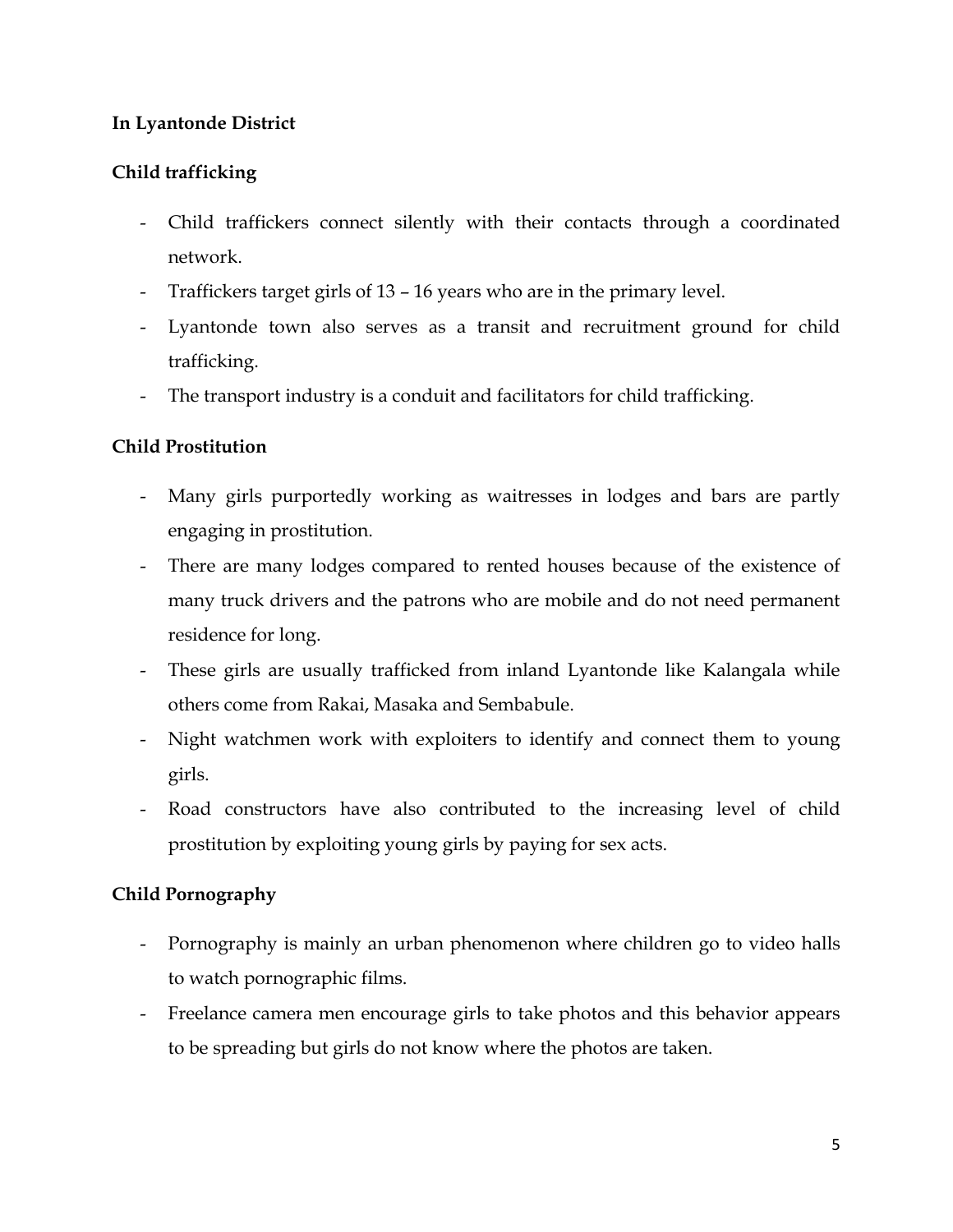# **In Masaka District**

- Masaka is a major source and transit point for children.
- Children are moved to places like Namirembe, Diimu, Mirambo, Bukakata, Lambu, Munpu and Kachanga landing sites and other islands within Kalangala
- Equal numbers of children move to the lakes and also to Kampala city for labour and sexual exploitation.
- Nyendo has several girls who serve in bars and dancing groups and many of these are involved in prostitution as well.
- Child prostitution is taking place in front of local leaders some of whom own bars and restaurants and view this as a normal practice of helping children.
- Using children is cheaper and they complain less compared to adults.
- Children are in situations of bonded labor and cannot move away from one employer to another.
- Strip dancing is picking up very fast.

#### **Interventions to address CSEC**

- Child Restoration Outreach (CRO)
- Budukiro Children's Agency (Nyendo)
- Salama Shield
- Child Aid
- Love in Action (Masaka Town)

Many NGOs in Masaka and Lyantonde are reaching out to children.

#### **Emerging Issues**

- Poor records documentation of children served
- High possibility of NGOs working on the same clients
- Children in prostitution are not effectively reached partly due to lack of expertise, demands, hidden population and lack of resources to recruit staff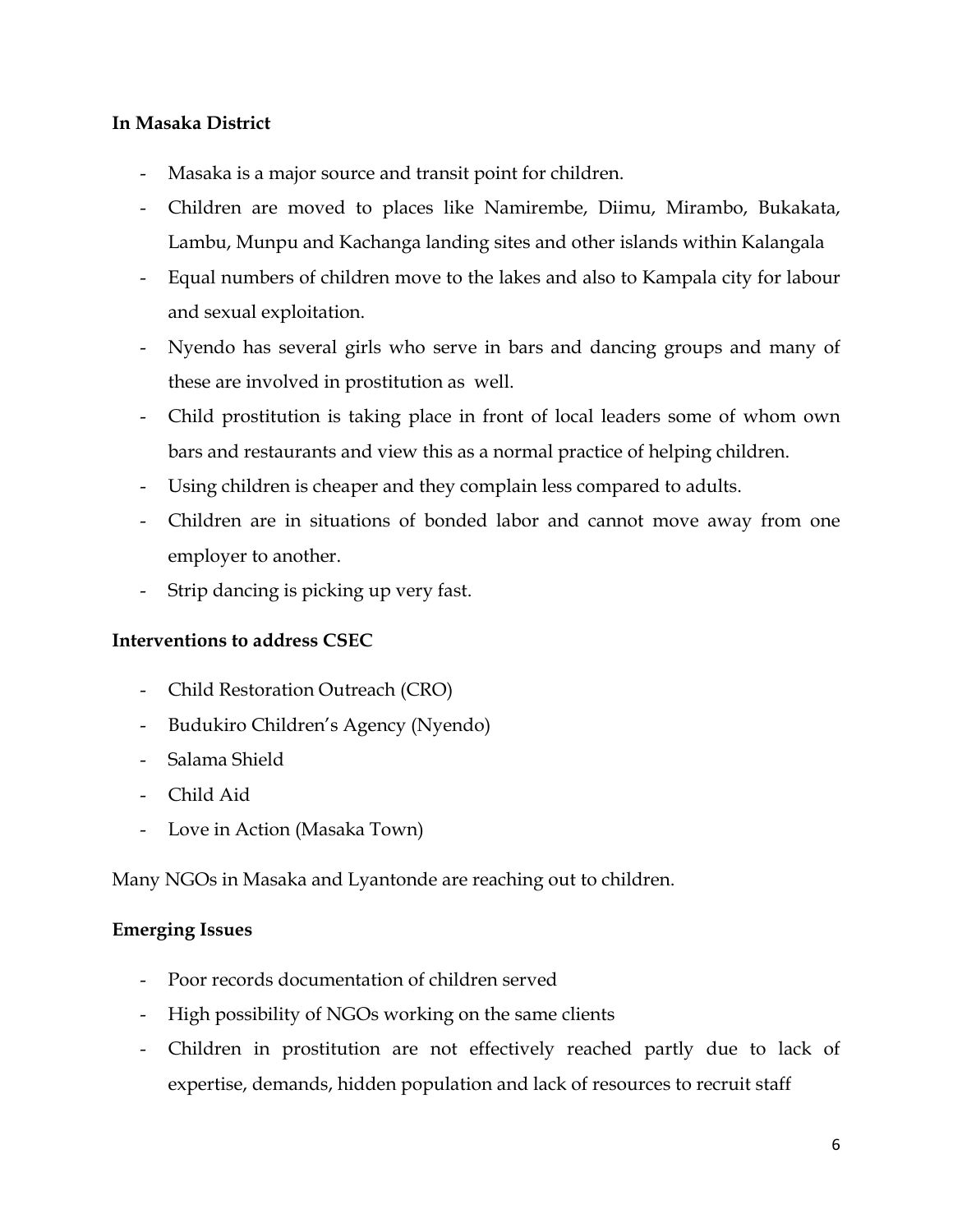He then gave the recommendations, conclusions and suggested areas for further research which they had come up with

## **Recommendations**

- Child victims and psycho social support programs.
- Prevention and advocacy strategy.
- Government intervention.
- Capacity building activities for civil society, government and private sector.
- Research and building knowledge base.
- Develop teaching modules and build capacity of universities and tertiary teaching staff.
- Victim withdrawal, rehabilitation and integration.
- Training of child rights advocates.
- Strengthen national networks and community coalitions against CSEC.
- Strengthen social protection and family systems.

# **Conclusions**

- Limited and coordinated efforts among actors.
- Vulnerability of CSEC shall prevail unless important things like awareness, house hold poverty and law enforcement are addressed.

# **Further Research**

- How districts who set up bi laws have managed to work
- Follow up children withdrawn from CSEC
- Bonded and forced labor around lake Victoria

# **MIN 3/2011 LAY OUT OF THE REPORT**

Mr. Kasirye Rogers passed through the detailed report chapter by chapter explaining to the members what each chapter was all about and what was entailed under.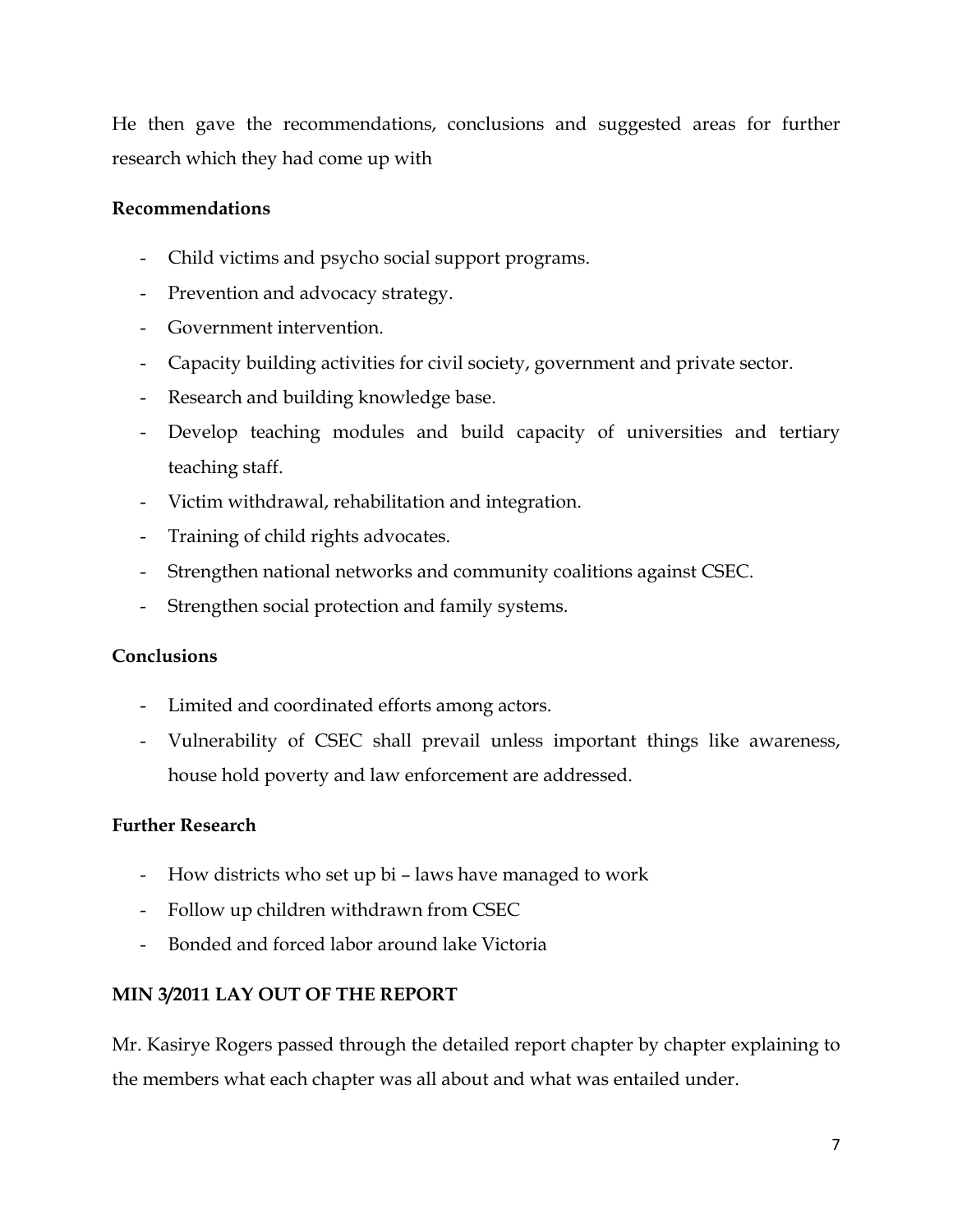Chapter one is on the introduction and background to the study. It includes the background to the study, study goal, and specific objectives which are stated clearly.

Chapter 2 - Methodology; this includes the study design, study population, sampling method, scope of the study (study areas and study population), data collection methods, data analysis and management, induction of research assistants, ethical considerations, challenges faced during the study, and lessons learnt during the study interviews

Chapter 3- Literature review; this clearly shows the general overview of CSEC

Chapter 4 - The extent of commercial sexual exploitation of children in Uganda; this includes the socio demographic characteristics of children, trafficking of children for commercial sexual exploitation, magnitude of commercial sexual exploitation of children, risky behaviors in CSEC, exiting or quitting of commercial sexual activities and pornography

Chapter 5 – Regional representation of CSEC and responses in the districts of study. This chapter presents the regional representation of CSEC by study districts in Uganda. It includes the Central region, Northern region, Eastern region and Western region

Chapter 6 presents the National responses and other efforts to address CSEC. It looks at government interventions (Ministry of Gender, Labor and Social Development, Ministry of Internal Affairs, National Council for Children (NCC), Training in high institutions and law enforcement agencies), Interventions by international organizations, coordination and networking among stake holders, parent related interventions, media efforts and faith based interventions which have been very strong in terms of addressing pornography.

Chapter 7 – Legal, policy and resource flow commitments; this looks at the legal frame work which includes the International Instruments ratified and the National legislations, the policy frame works in place which include the National OVC Policy,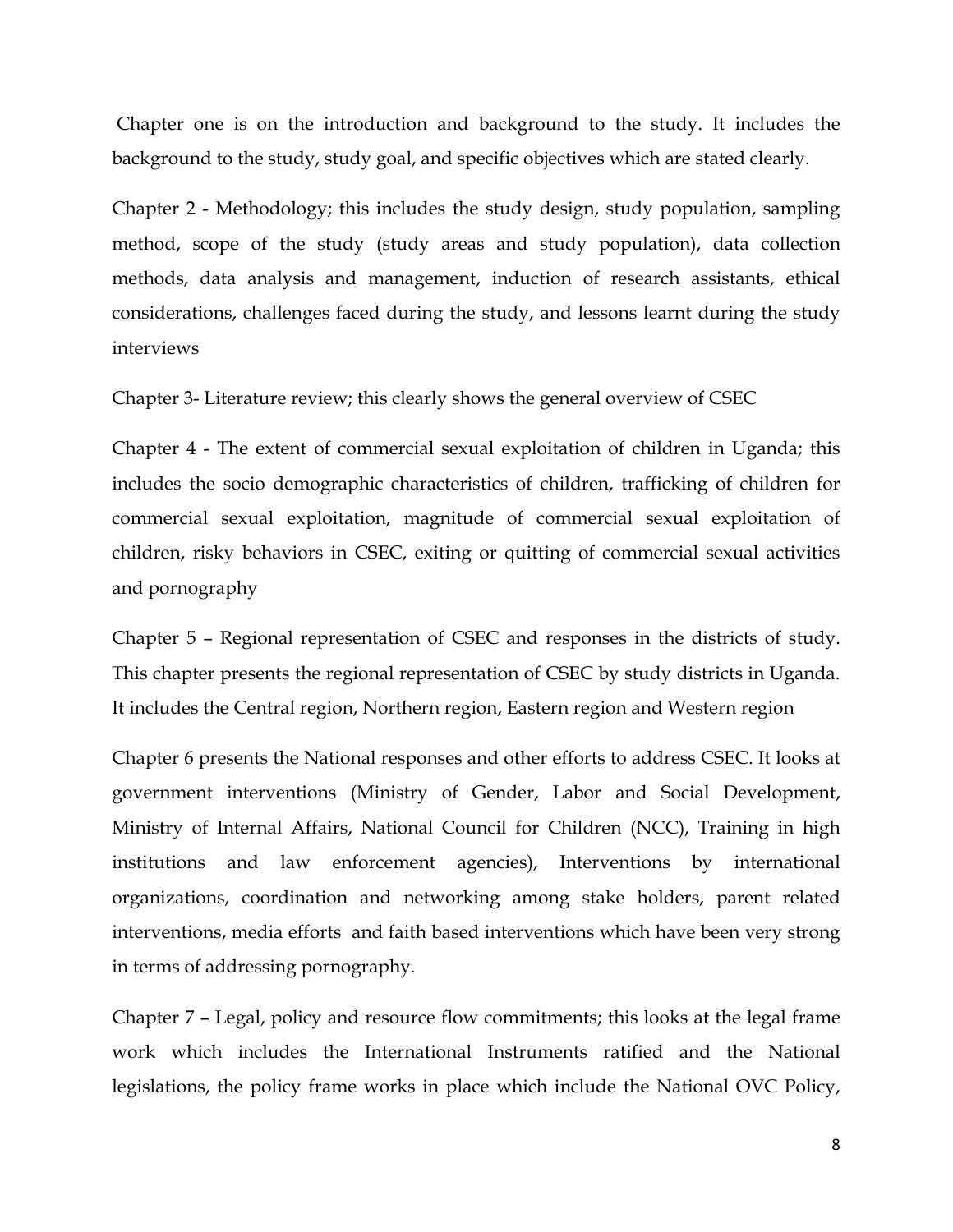Universal primary and secondary education policy, National Child Labor policy, National Action Plan on CSEC*,* and the resource flow commitments towards CSEC. This chapter also highlights gaps in the legal and policy framework for addressing CSEC.

Chapter 8 gives the Conclusions and recommendations of the report.

# **MIN 4/2011 GENERAL COMMENTS AND DISCUSSIONS**

Members said it was good work done. However, the following issues needed attention.

- The study doesn't talk about boys in Masaka.
- There are two reasons that make Nyendo a center for trafficking problems
	- i) Rampant poverty in the villages where children are being sent to Nyendo for green pastures. Ever, the young people who come to collect grasshoppers do not go back. Grass hopper season acts as a catalyst to attract children. At the end of the season, the traffickers come to take the children.
	- ii) Orphanage; Orphans are mishandled by step parents and guardians
- Reduction of poverty should be included in the recommendations.
- In Mbirizi, Lukaya and Kyazanga, the magnitude of CSEC could be equal or higher than that of Lyantonde and yet, these places are not talked about in the study.
- In the recommendations, under the massive printing and dissemination of the TIP Act, 2009; add the dissemination of the Child Labor Policy too.
- In Masaka, there is a recent rampant trend where boys are assaulted by adults (both men and women).
- There is need to unblock data for Masaka, Lyantonde and Kampala such that members can have specific information on demographic characteristics.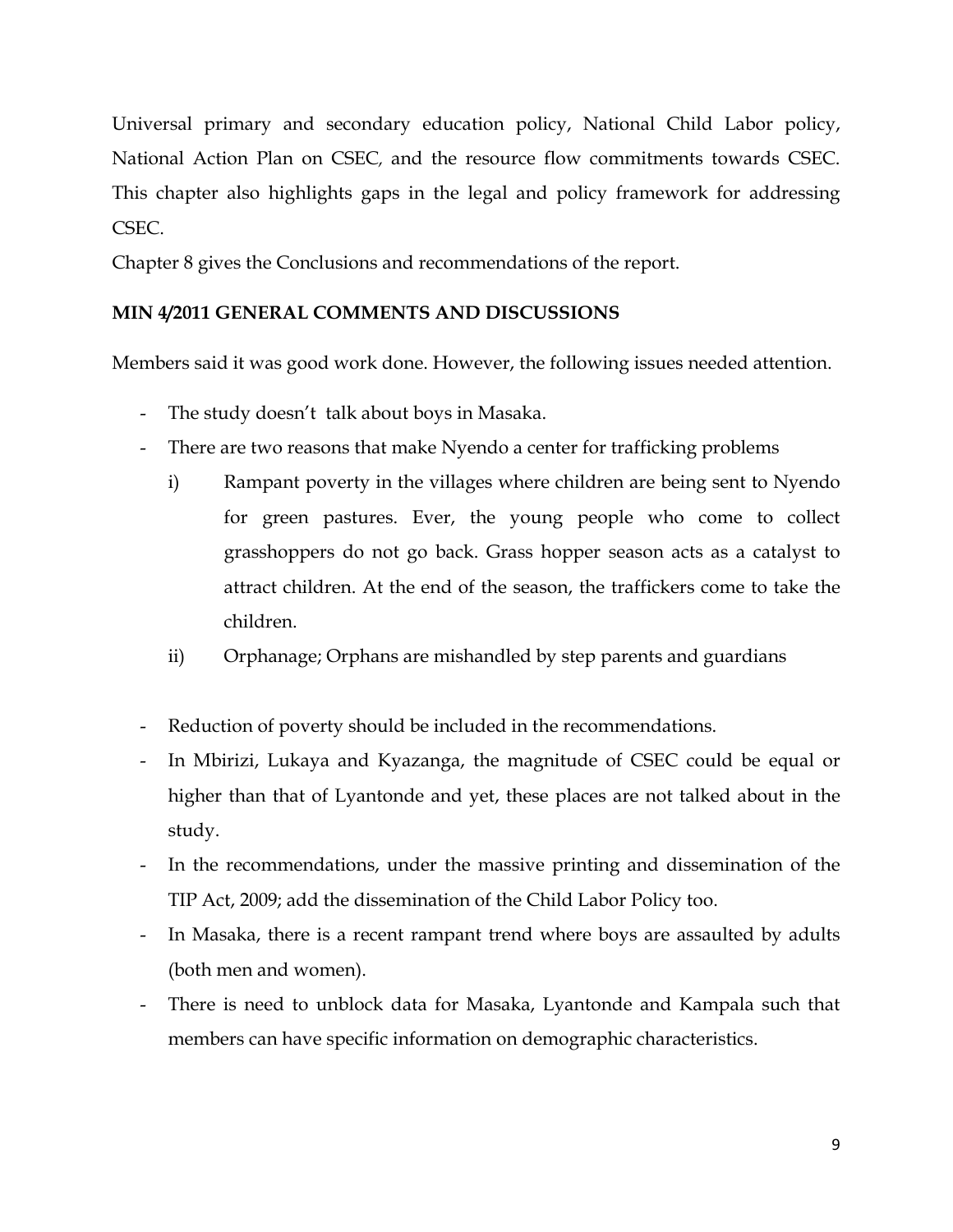- Under legislations, the Education Act, 2008 was omitted. Education is the key even if one wants to withdraw these children from CSEC.
- In the recommendations, capture the roles of the Local Governments because they have a role to play in combating CSEC. Although there is a personnel gap in Local Governments which should be taken care of, Local Governments can carry out inspections where these children are deployed. Local Governments should recruit labor officers to work in these areas.
- Need bi laws that are firm and articulate good results.
- Recommendations should focus on the changes in development. We have to accept that things are changing. The more we develop, the more things change. So, recommendation 10 on strengthening social protection and family systems may not work well for that. We have to put in mind the fact that people are inter marrying and getting individualistic.
- Under trafficking and child prostitution, categorize factors into two, that is; (i) Pull factors and (ii) Push factors. For the purposes of the report, indicate this clearly.
- Under the recommendations, include the Adoption policy. This has worked well in European countries but it should also be introduced in Uganda.
- Forgot to mention / include parents on those recruiting children
- Emerging issues in Masaka -of recent, most children are trafficked from Tanzania and Rwanda
- Under the interventions to address CSEC in Lyantonde, one of the NGOs was written badly in the document. Rakai Community Based Association (RACOBAO) as read in the document should instead be written as Rakai Community Based AIDS Association (RACOBAO)
- Under the recommendations, nothing is talking about pornography. For example in the music industry and other things to deal with entertainment, there should be a body to check through before final publications of materials and these should be qualified people.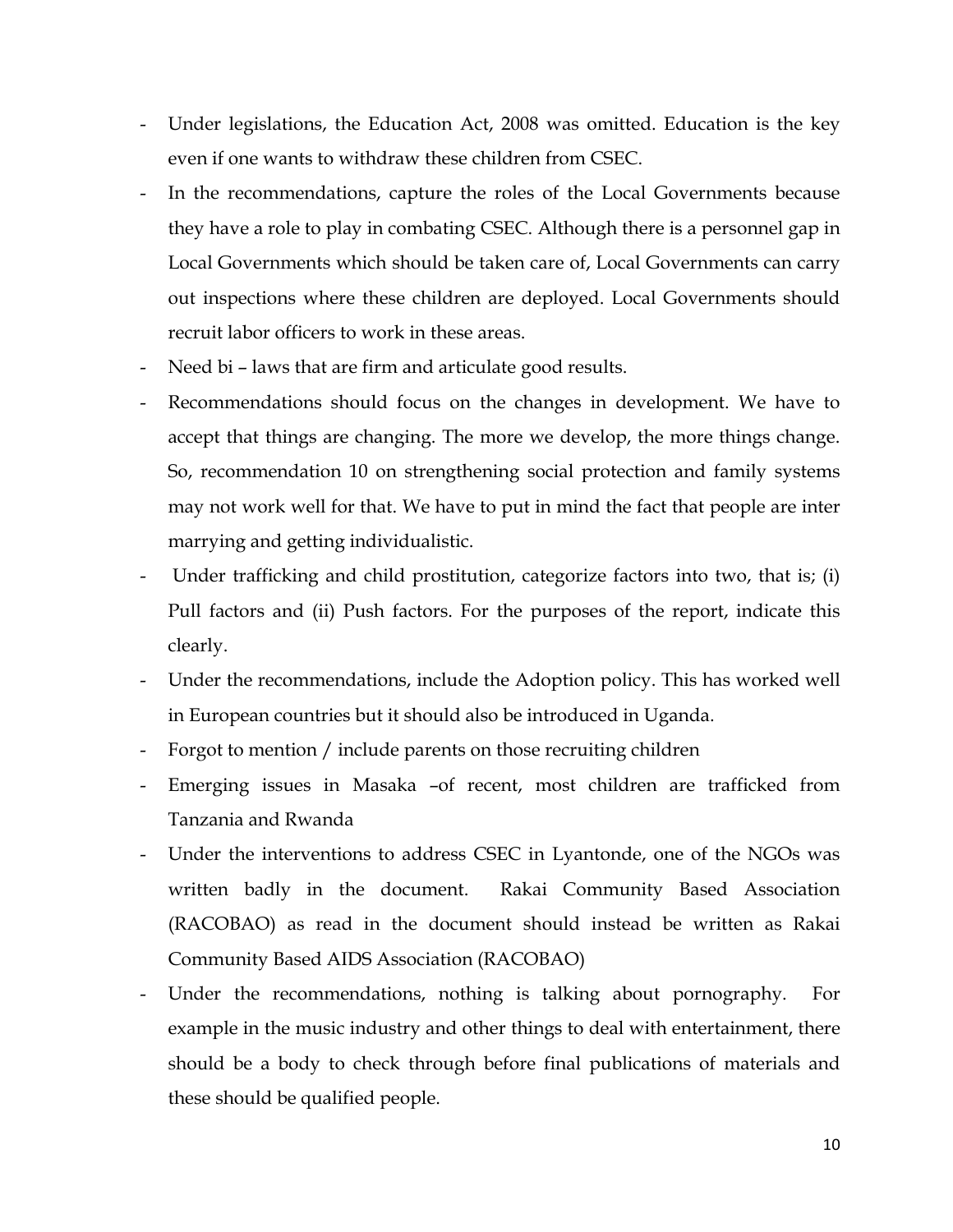- Key players such as the police, probation officers, CDOs, local leaders, NGOs etc not coordinated. Collaboration and networking among key players is very important. This should be captured.
- Now that the report is almost ready, what next? Who is going to coordinate the report?
- Masses are not sensitized. They do not know what is going on. They should be sensitized about these issues.
- There is the issue of corruption. For example, children might be used in bars, restaurants and yet police is watching.
- Some of the organs who claim to be working for these children need to be looked into to find out whether they are working. Perhaps, some of them are being understaffed.
- The issue of drug abuse; Shops in Masaka are there where drugs are sold and children are always present in these shops. They know where to get these drugs and whom to sell to.
- We can't do away with Juveniles but where can we rehabilitate them. Government should rehabilitate these centers at regional level. There is only one in Kampiringisa. So, where should the rest of children be taken? Include this in the recommendations.
- The report should be presented to the Local Governments concerned because they have always been mis – represented.
- CDO's and Local Government Officers sometimes do not make use of their positions but they have the power and the money. They know these people in CSEC for example in trafficking and even their places of residence. Where they need help, they can request for more money
- There is need to move from a level of having numbers and think of ways of helping young people for example setting up a rehabilitation center. If an organization is doing a research, it should think of the practical side? UYDEL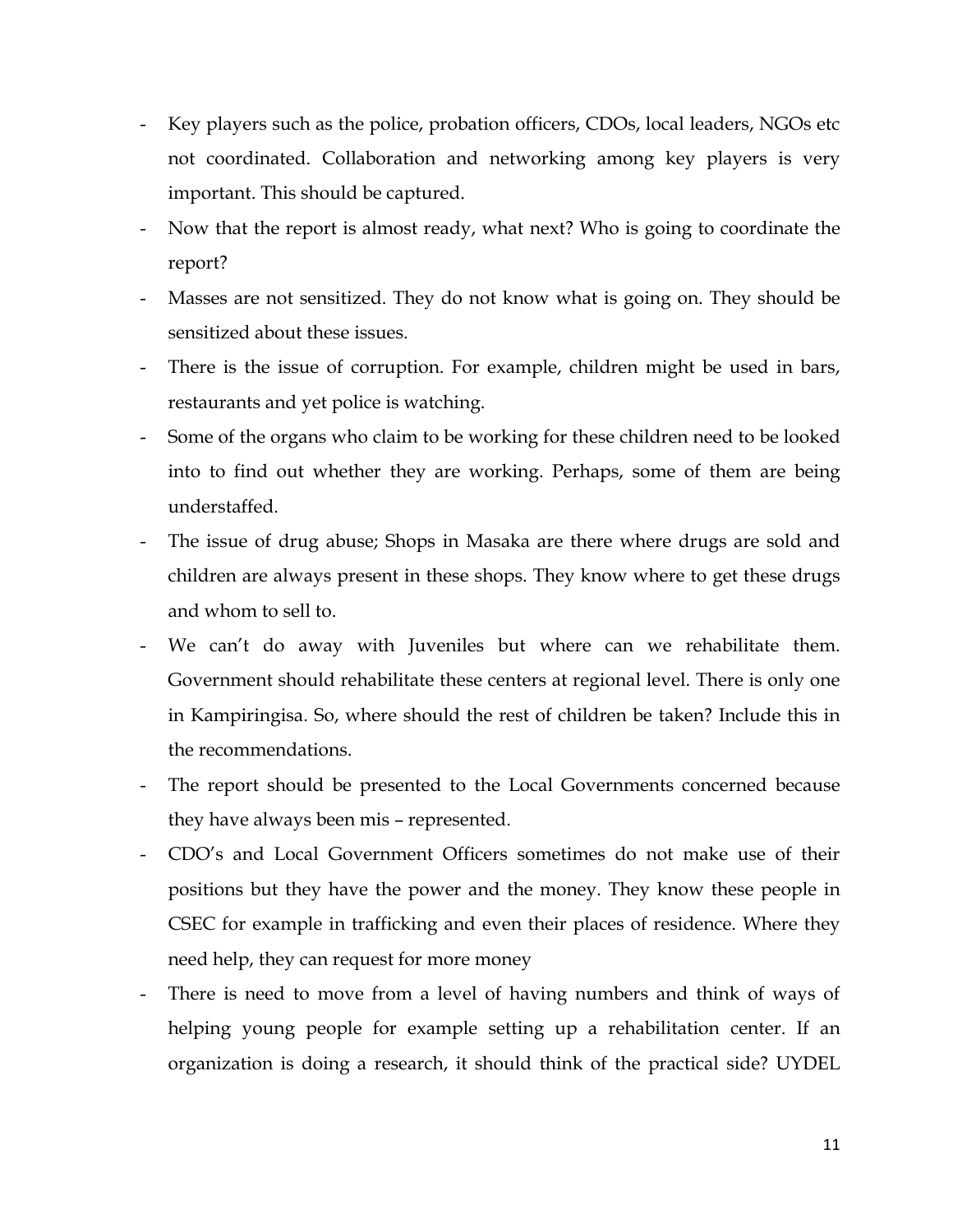should devise a method that is practical to help these children? (In Masaka and Lyantonde). Certain issues we can't wait, we have to act accordingly.

- Think about the causes of child abuse and family disputes.
- Come out with strategies that empower children themselves.
- In Lyantonde, instead of men chasing women, it is now women chasing men out of the houses. These are people known by names doing trafficking of children
- The report has to be practical and used in the day to day life
- Strategies on empowering children on where and how to report cases of commercial sexual exploitation. Some children do not know where to go when sexually exploited.
- How to report? Sensitization and public awareness need to be addressed and strengthened.
- Fear within the community for security reasons. People do fear to report. For example, when a man finds a girl sexually exploited, he might fear to report thinking that he might be asked whether he was also a customer.
- Look at the effects of this activity (CSEC) when the children are involved.
- How do we address the category of young people who do not fit in CRO and Budukiro Children Agency? Call all stake holders to brain storm on this.
- The document should be taken to the national level to support the work the organization is doing
- When is the dissemination of the final report?

#### **Reactions to some of the comments**

The lead consultant, Mr. Kasirye responded to some of the comments as shown below;

- Boys in Masaka for example in Nyendo are locked inside shops. They work as askaris. They have to wait until their employers come back. So, it is hard to always get them because they are kept indoors guarding their masters' property. Besides, even if their employers are around, they sometimes hide them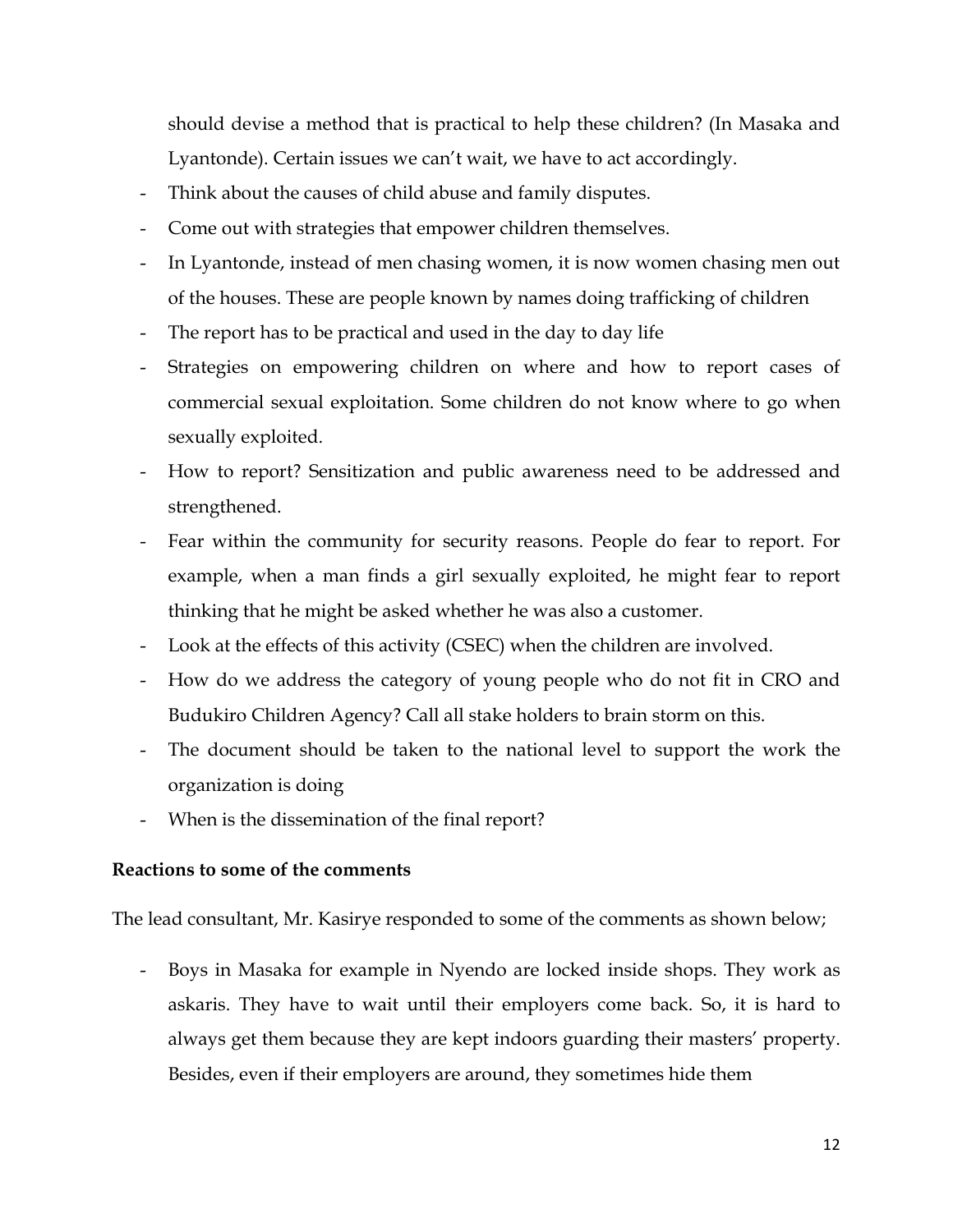- They are going to unblock data for Masaka, would ask the statician (Mr. Senono Vicent) to do the data disaggregation.
- The office is not yet in place especially to address the trafficking issues but there is belief that the issues raised in the report will be worked upon.
- The information collected does not stay on paper but they are working closely with police, the department of labor, they hope to go to Parliament, and also work with the media. So, this responds to the concern of whether UYDEL has devised any practical method to help these children?
- The effects of children involvement in CSEC had been listed in the report.
- There is a plan for the dissemination of the final report.

# **MIN 5/2011 WAY FORWARD**

#### **Masaka and Lyantonde**

- Coordination and Networking among the different key players.
- Presenting the report to the relevant Local Governments because most of them do not know these issues (District, Municipal and division discussions).
- Speed inquiry action in handling some of the cases for example trafficking.
- Planned meeting with religious leaders both at national and district level.

# **MIN 6/2011 CLOSING REMARKS**

The Probation officer Masaka thanked UYDEL for coming up with the report and the dissemination validation meeting. Many have agencies and individuals have done researches but they do not come back to give this feedback.

At the districts, they have introduced referral mechanisms for OVC service providers which they are about to launch. So, the probation officer noted that there was a bit of networking among key players.

Social workers from NGOs have been helpful especially in identifying children who have been abused.